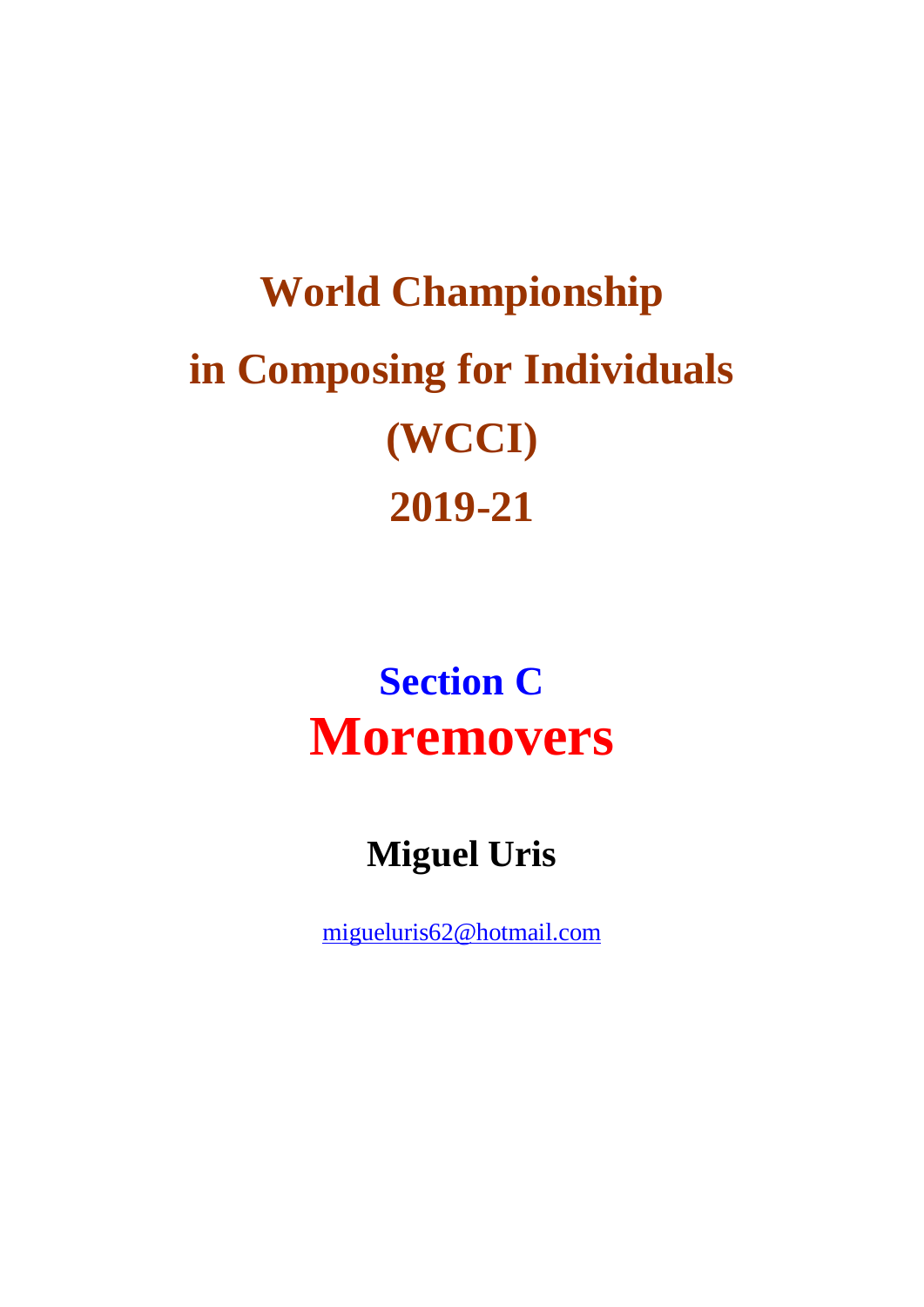### **Miguel Uris** Chess Star, nº 2762 (2021) **1 st Commendation**





**1.Rc8!** [2.Rxc5#]

- 1... Qg1 2.d4 [3.Rxc5# **A**, 3.Re5# **B**]
	- 2... Bxd4 3.Rxc5+ **A** Bxc5 4.Re5# **B**
	- 2... Qxd4 3.Re5+ **B** Qxe5 4.Rxc5# **A**
	- 2... cxd3 e.p. 3.Bb3+ c4 4.Bxc4# 2... exd3 e.p. 3.Bf3+ Se4 4.Bxe4#

#### Plachutta

En passant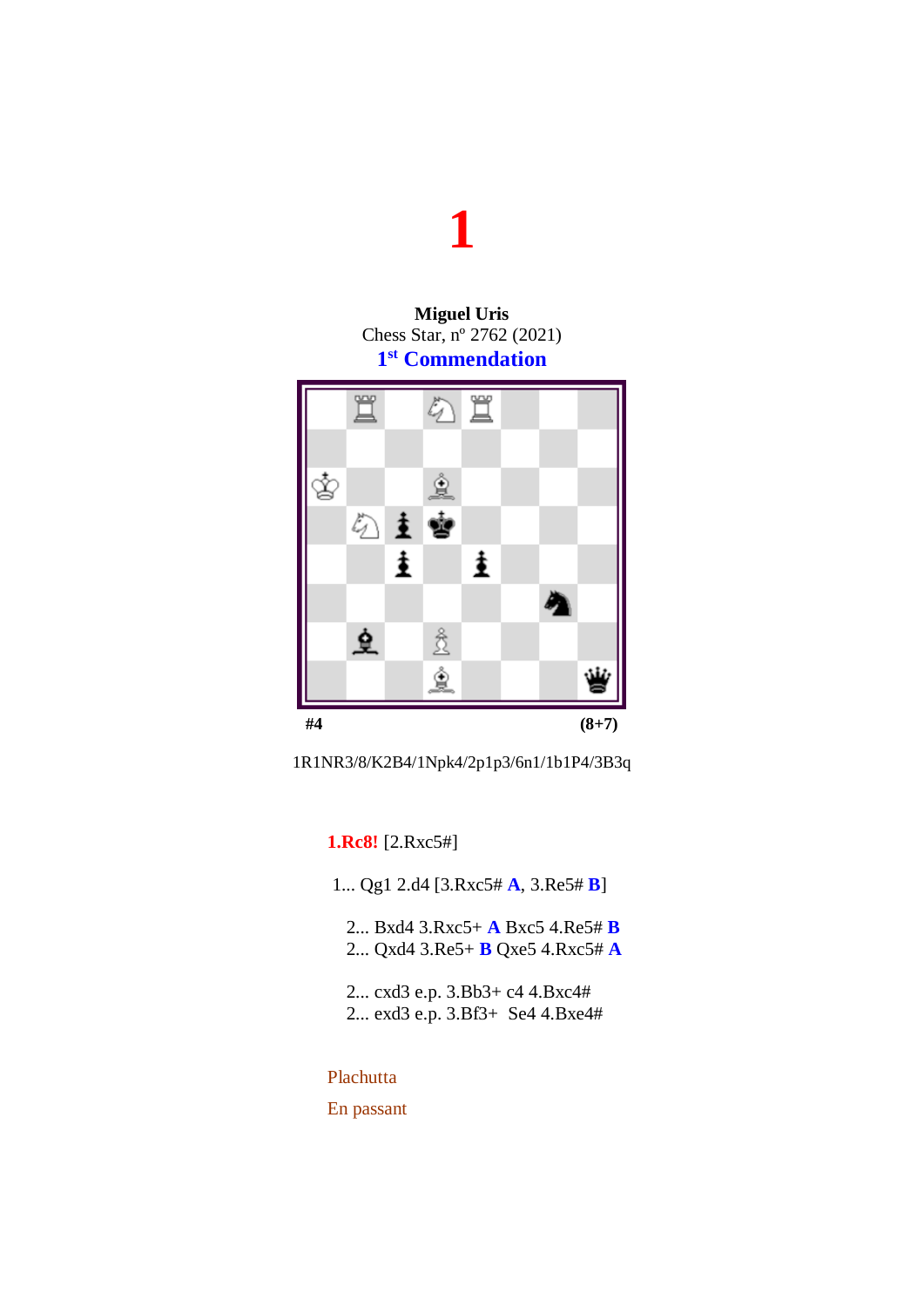**Miguel Uris** Chess Star nº 2346 (2019) **5 th Commendation**



5K2/p6B/3p1kp1/1bP5/qpppR1PP/1P6/P3PPpN/6Br

1.Bg8? [2.Re6#] 1...Bd7! **x** 1.f3? [2.Bxd4#] 1...Rxg1 2. g5+ Kf5 3. Sg4 ~ 4.Sh6# 1...dxc5! **y 1.f4!** [2.Bxd4#]

 **1… Rxg1** *(1…dxc5 y 2.Re5 [3.g5#] g5 3.hxg5#)*  **2.f5** [3.Re6#] **2… Bd7 x** *(2…gxf5 3.g5#)* **3.fxg6** [4.g5+ Kf5 5. g7#] *(3.Bxg6 Bxf5!)* **3… Be8** *(3…Bxg4 4.Sxg4+ Kf5 5.g7#)* **4.g7** [5.g8=S# **A**, g5# **B**]  **4… Bg6 5.g8=S# A** 4… Bf7 5.g5# **B**

Excelsior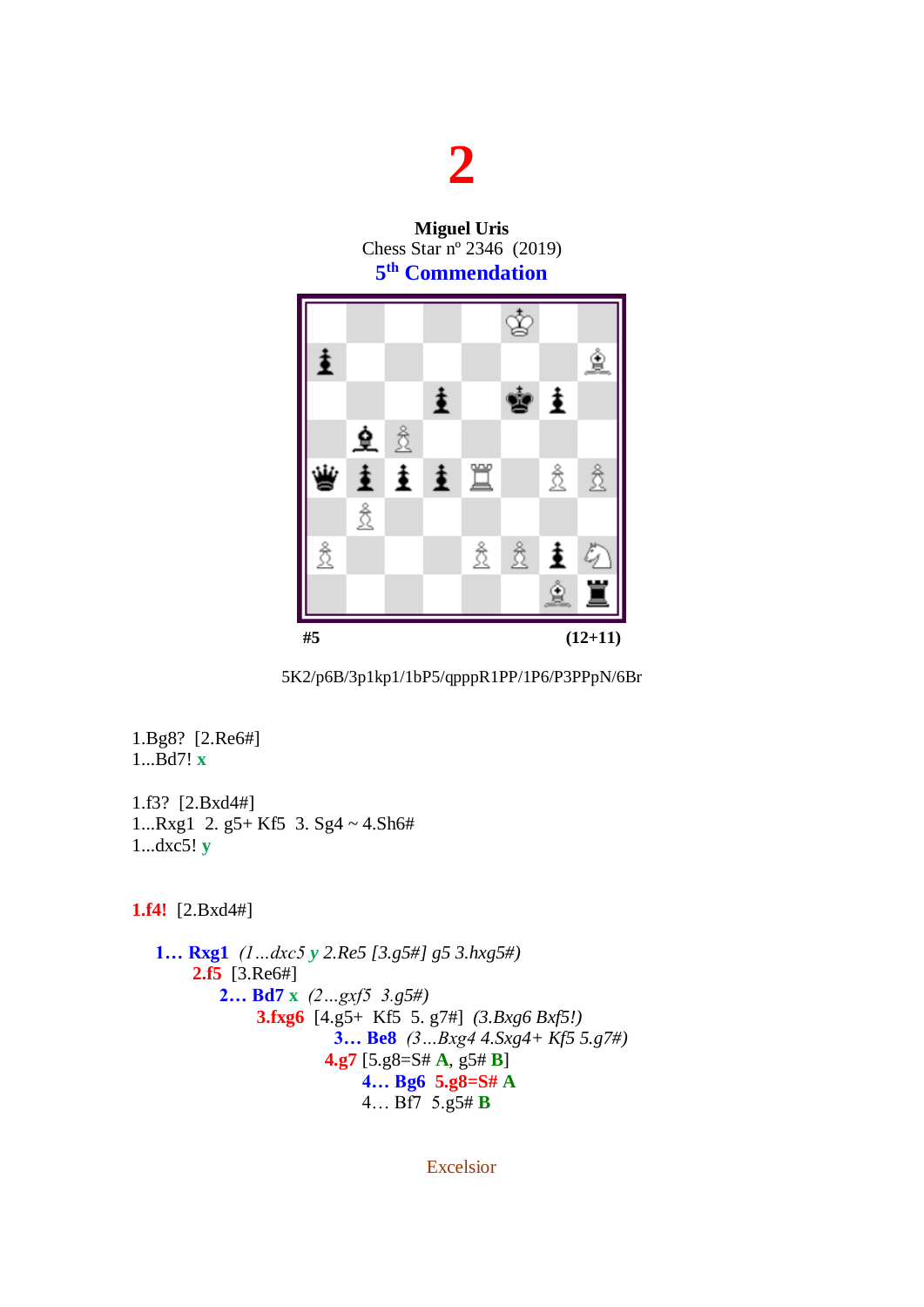### **Miguel Uris** *Chess Star*, nº 2388 (2019) **4 th Commendation**



**b) Stipulatión #4 Move f1 d2**

3R4/p2Bp3/p2p2p1/3kP1P1/P4P2/3P1p2/3P1B2/5K2

#### **a) Diagram**

**1.e6!** threat 2.Rb8 a5 3.Rb5# 1... a5 2.Rb8 a6 3.Ba7! f2 4.Rb6 4... Kc5 5.Rb5# 4... Kd4 5.Rxd6#

#### **b) Move Kf1 to d2 then #4**

**1.e6!** threat 2.Rb8 a5 3.Rb5# 1... a5 2.Rb8 a6 3.Ke3! Kc5 4.Ke4#

> Indian Andersen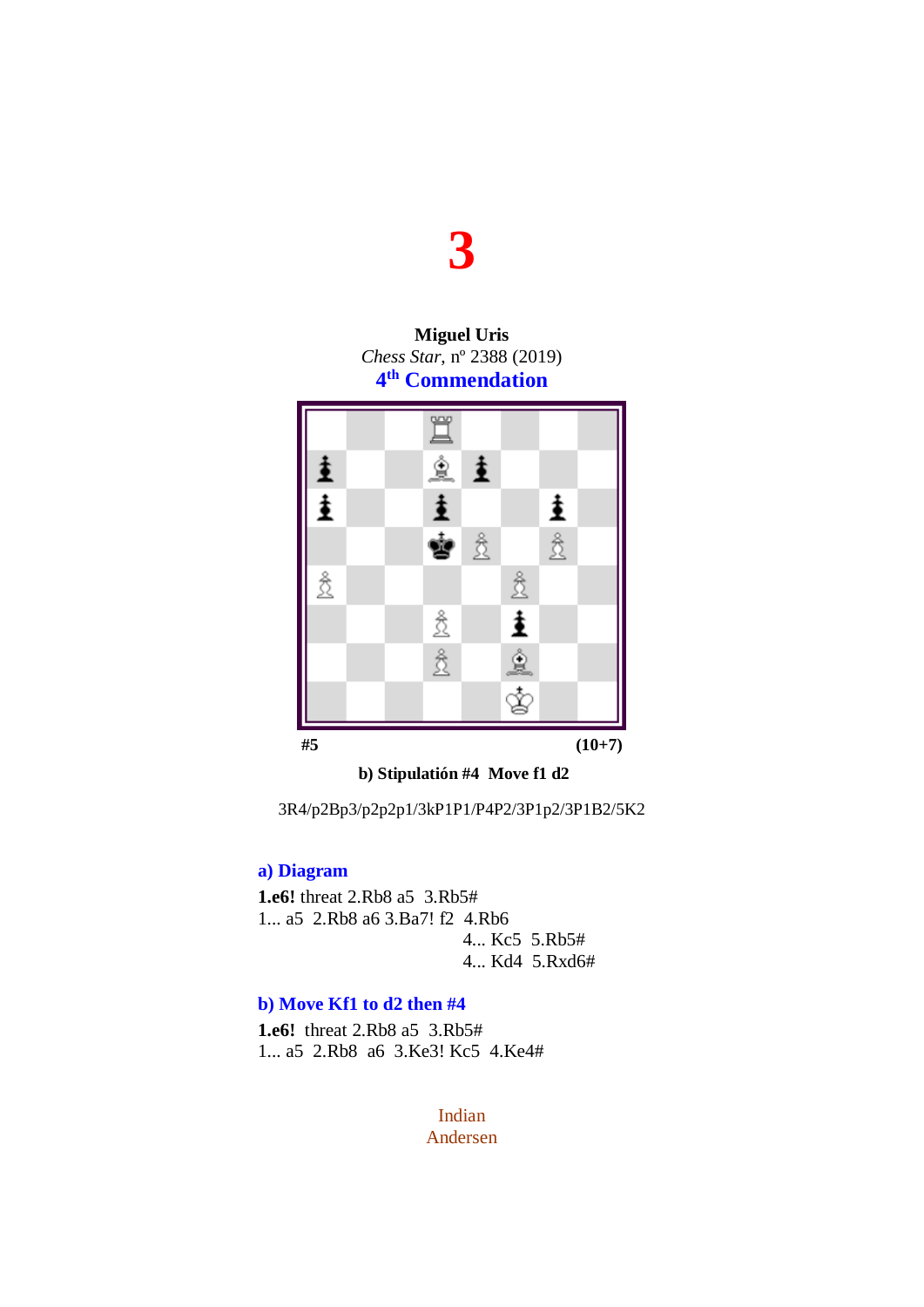**Miguel Uris** Chess Star, nº 2697 (2020)





1.Sh6? [2.Sxf5#] 1...Ke7! 1.d4? **A** 1…a3! **B**

**1.a3! B** 1…d4 **A** 2.Ba2 d3 3.c4 Ke6 4.c5#

Indian Inverted moves (**A**/**B**)